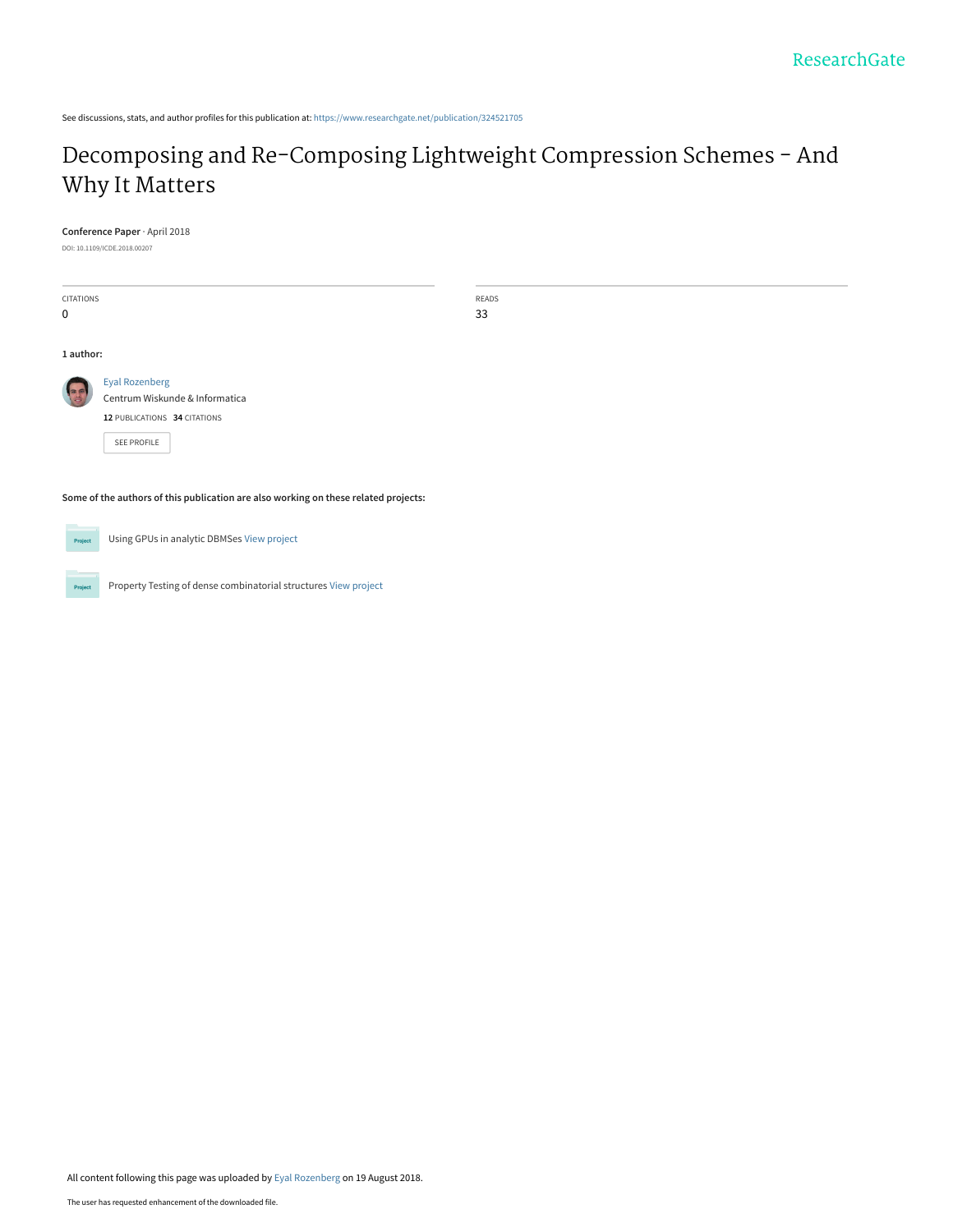# Decomposing and re-composing lightweight compression schemes – and why it matters

Eyal Rozenberg #1

# *DB Architectures Group, CWI Science Park 123, Amsterdam 1091 CD, The Netherlands* <sup>1</sup> E.Rozenberg@cwi.nl

*Abstract*—We argue for a richer view of the space of lightweight compression schemes for columnar DBMSes: We demonstrate how even simple schemes used in DBMSes decompose into constituent schemes through a columnar perspective on their decompression. With our concrete examples, we touch briefly on what follows from these and other decompositions: Composition of alternative compression schemes as well as other practical and analytical implications.

#### I. INTRODUCTION

Schema data compression features in most leading analytic DBMSes (among others: [\[1\]](#page-2-0), [\[2\]](#page-2-1), [\[3\]](#page-2-2)). Compression allows for a larger working set (if not the entire DB) to reside in RAM rather in secondary storage. It also helps counter the increasing imbalance between the available processing power and the bandwidth at which data reaches the processor: Decompression requires more computational effort per element of data, but increases the rate at which these elements are effectively received. This second aspect of the utility of compression also limits the "strength" of compression schemes in use: Overly-demanding decompression would slow down the speed of processing data below what the incoming bandwidth allows. As maximum compression ratios are not the goal, the compression schemes in frequent use are "light-weight": Discarding redundant bits (NS; storing the differences from a reference value (FOR); storing the difference between elements rather than the actual values (DELTA); encoding runs of identical values with their respective length (RLE); using small dictionaries (DICT) and so on.

These compression schemes may obviously be composed to useful effect. For example: A table holds shipped order details, with a date column. Data accrues over time, so the dates forms a monotone-increasing sequence with long runs for the orders shipped every day. Applying an RLE scheme to the dates, then applying DELTA to the run values,achieves a much stronger compression ratio than any single scheme individually.

What is less obvious is the potential for *decomposing* such simple schemes. It is not immediately clear how this is even feasible, or has any meaning. The following examples should do away with such a perception.

#### II. DECOMPOSITION EXAMPLES

# *A. Decomposing Run-Length Encoding (RLE)*

The RLE compression scheme is intended for columns with long sequences of identical elements; each such "run" is replaced with a pair: The run's length in elements, and the uniform value of these elements. In columnar terms, a single column col of values is compressed into a pair of corresponding columns, lengths and values, whose length is the number of runs in col.

This columnar view of the compressed form, stripped bare of implementation-specific "adornments" we often see in practice (fixed-length blocks, headers, cache-friendly padding and so on), lends itself to manipulation by straightforward columnar operations (see, e.g. [\[4\]](#page-2-3), [\[5\]](#page-2-4), [\[6\]](#page-2-5)). In fact, just very few of these are already enough to express a decompression algorithm for RLE: [Algorithm 1.](#page-1-0)

# Algorithm 1 RLE decompression

<span id="page-1-0"></span>

| Input: Equal-length columns lengths, values |                                                                    |  |
|---------------------------------------------|--------------------------------------------------------------------|--|
|                                             | 1: run_positions $\leftarrow$ PrefixSum(lengths)                   |  |
|                                             | 2: $n \leftarrow \text{run\_positions}[[\text{run\_positions} -1]$ |  |
|                                             | 3: run_positions' $\leftarrow$ PopBack(run_positions)              |  |
|                                             | 4: ones $\leftarrow$ Constant(1,  run_positions')                  |  |
|                                             | 5: $zeros \leftarrow Constant(1, n)$                               |  |
|                                             | 6: $pos\_delta \leftarrow$ Scatter(ones, run_positions')           |  |
|                                             | 7: positions $\leftarrow$ PrefixSum(pos_delta)                     |  |
|                                             | 8: return Gather(values, positions)                                |  |

Now suppose that rather than a length column, we were instead to hold run\_positions. Clearly, We could reproduce the uncompressed column by applying [Algorithm 1,](#page-1-0) sans its first operation; and no ambiguity is introduced. This constitutes a different compression scheme: Run Position Encoding, or RPE for short (see [\[7,](#page-2-6) §7.2]).

The transition from RLE to RPE requires the integration of the run lengths — the differences between consecutive values of run\_positions. If we ignore the values column for a moment, we are left with what is simply the decompression of a DELTA-compressed form of run\_positions. If we denote by ID the "compression scheme" of not applying any compression, we have:

$$
RLE \equiv (\underbrace{\text{ID}}_{\text{for values}} , \underbrace{\text{DELTA}}_{\text{for run\_positions}}) \circ RPE
$$

*Lessons learned 1:*

• Decompression can often be implemented using the same columnar operations which show up in query execution plans, on uncompressed data. Thus,